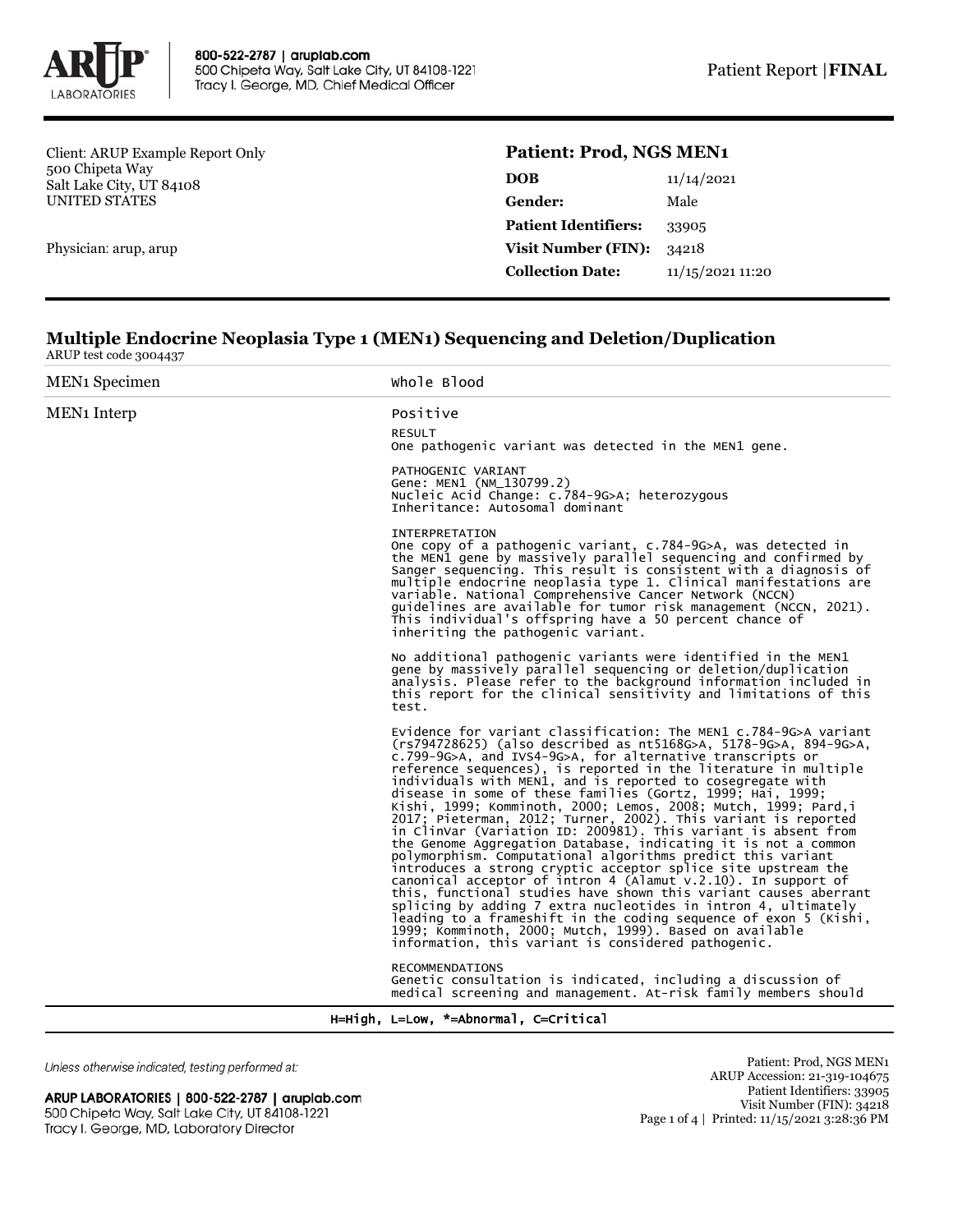

be offered testing for the identified pathogenic variant (Familial Mutation, Targeted Sequencing, ARUP test code 2001961). **COMMENTS** Likely benign and benign variants are not included in this report. REFERENCES Gortz B, et al. MEN1 gene mutation analysis of sporadic adrenocortical lesions. Int J Cancer. 1999;80(3):373-9. Hai N, et al. Germline MEN1 mutations in sixteen Japanese families with multiple endocrine neoplasia type 1 (MEN1). Eur J Endocrinol. 1999;141(5):475-80. Kishi M, et al. A novel splicing mutation (894-9 G --> A) of the MEN1 gene responsible for multiple endocrine neoplasia type 1. Cancer Lett. 1999;142(1):105-10. Komminoth P. A 5178-9g--> A splice donor site mutation in intron 4 of the MEN1 gene causing multiple endocrine neoplasia type 1. Int J Cancer. 2000;87(2):306-7. Lemos MC, et al. Multiple endocrine neoplasia type 1 (MEN1): analysis of 1336 mutations reported in the first decade following identification of the gene. Hum Mutat. 2008;29(1):22-32. Mutch MG, et al. Germline mutations in the multiple endocrine neoplasia type 1 gene: evidence for frequent splicing defects. Hum Mutat. 1999;13(3):175-85. National Comprehensive Cancer Network. NCCN Clinical Practice Guidelines in Oncology: Neuroendocrine and adrenal tumors. https://www.nccn.org/login?ReturnURL=https://www.nccn.org/profess ionals/physician\_gls/pdf/neuroendocrine.pdf. [Accessed: Sep 2021]. Pardi E, et al. Mutational and large deletion study of genes implicated in hereditary forms of primary hyperparathyroidism and correlation with clinical features. PLoS One. 2017;12(10):e0186485. Pieterman CR, et al. Primary hyperparathyroidism in MEN1 patients: a cohort study with longterm follow-up on preferred surgical procedure and the relation with genotype. Ann Surg. 2012;255(6):1171-8. Turner JJ, et al. Frequent occurrence of an intron 4 mutation in multiple endocrine neoplasia type 1. J Clin Endocrinol Metab. 2002;87(6):2688-93. This result has been reviewed and approved by BACKGROUND INFORMATION: Multiple Endocrine Neoplasia Type 1 (MEN1) Sequencing and Deletion/Duplication CHARACTERISTICS: Multiple endocrine neoplasia type 1 (MEN1) syndrome can include multiple endocrine and nonendocrine tumors. Common MEN1-related endocrine tumors include parathyroid, pancreatic islets, and pituitary. Nonendocrine tumors include

facial angiofibroma, collagenoma, lipoma, meningioma,<br>ependymoma, and leiomyoma. Primary hyperparathyroidism is the<br>most common and often the first manifestation of MEN1. High<br>mortality rates occur in individuals with gast

EPIDEMIOLOGY: 1/10,000 to 1/100,000.

## H=High, L=Low, \*=Abnormal, C=Critical

Unless otherwise indicated, testing performed at:

ARUP LABORATORIES | 800-522-2787 | aruplab.com 500 Chipeta Way, Salt Lake City, UT 84108-1221 Tracy I. George, MD, Laboratory Director

Patient: Prod, NGS MEN1 ARUP Accession: 21-319-104675 Patient Identifiers: 33905 Visit Number (FIN): 34218 Page 2 of 4 | Printed: 11/15/2021 3:28:36 PM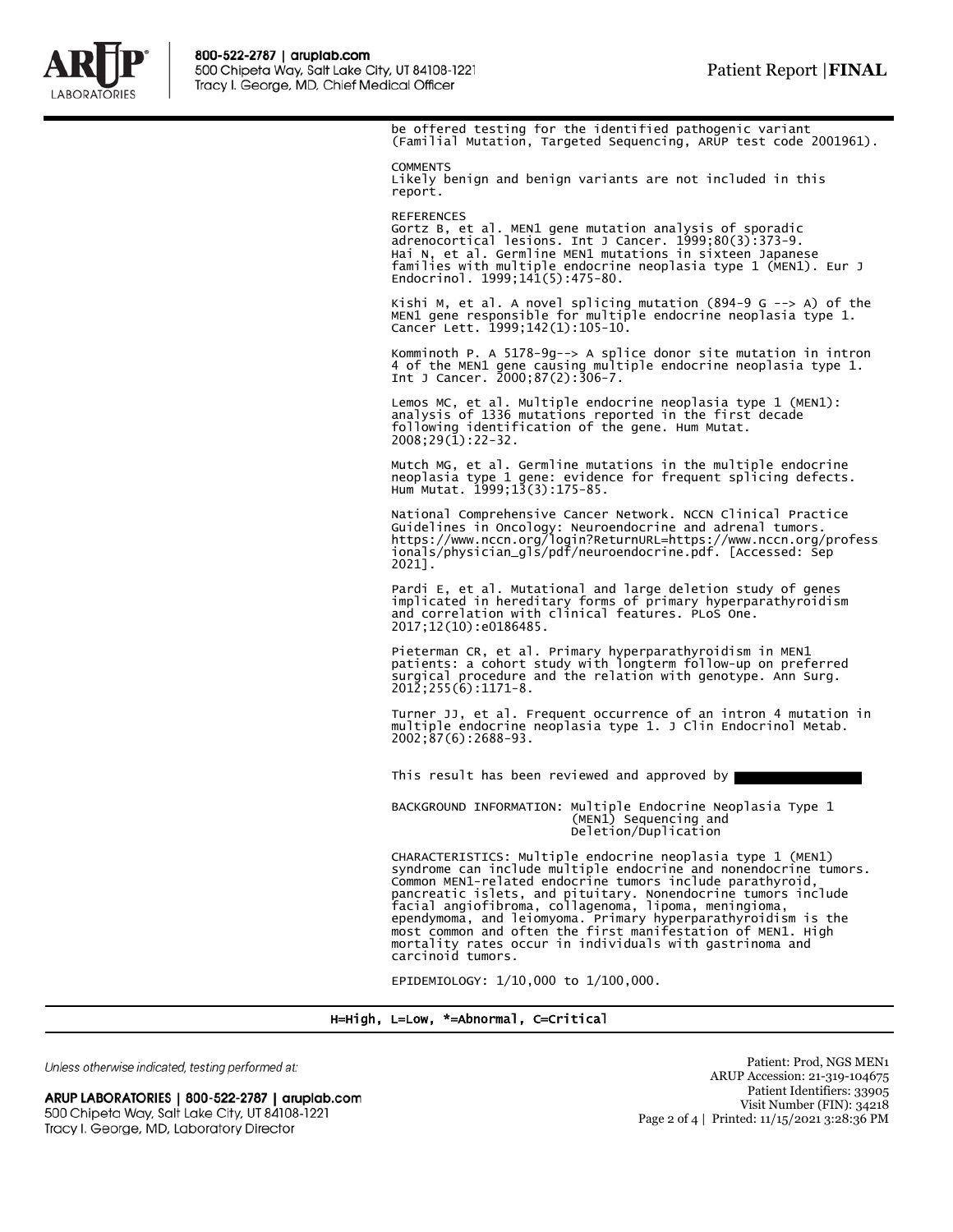

CAUSE: Pathogenic germline variants in the MEN1 gene.

INHERITANCE: Autosomal dominant.

PENETRANCE: Greater than 50 percent by age 20 and 95 percent by age 40.

CLINICAL SENSITIVITY: A pathogenic MEN1 variant is identified in 80 to 90 percent of individuals who meet clinical criteria for MEN1 syndrome and have a family history of related cancers.

GENE TESTED: MEN1 (NM\_130799)

METHODOLOGY: Probe hybridization-based capture of all coding exons and exon-intron junctions of the targeted gene followed by massively parallel sequencing. Sanger sequencing was performed as necessary to fill in regions of low coverage and to confirm<br>reported variants that do not meet acceptable quality metrics. A<br>proprietary bioinformatic algorithm was used to detect large<br>(single exon level or larger) del indicated genes. Large deletions/duplications confirmed using an orthogonal exon-level microarray. Human genome build 19 (Hg 19) was used for data analysis.

ANALYTICAL SENSITIVITY/SPECIFICITY: The analytical sensitivity<br>is approximately 99 percent for single nucleotide variants<br>(SNVs) and greater than 93 percent for<br>insertions/duplications/deletions (indels) from 1-10 base pai sensitivity. Duplications of three exons or larger are detected at greater than 83 percent sensitivity. Specificity is greater than 99.9 percent for all variant classes.

LIMITATIONS: A negative result does not exclude a diagnosis of MEN1. A negative result does not exclude all genetic diagnoses. This test only detects variants within the coding regions and intron-exon boundaries of the MEN1 gene. Deletions/duplications/insertions of any size may not be detected by massively parallel sequencing. Regulatory region variants and deep intronic variants will not be identified. Precise breakpoints for large deletions or duplications are not determined in this assay and single exon deletions/duplications may not be detected based on the breakpoints of the rearrangement. The actual breakpoints for the deletion or duplication may extend beyond or be within the exon(s) reported. This test is not intended to detect duplications of two or fewer exons in size, though these may be identified. Single exon deletions are reported but called at a lower sensitivity. Diagnostic errors can occur due to rare sequence variations. In some cases, variants may not be identified due to technical limitations caused by the presence of pseudogenes, repetitive, or homologous regions. This test is not intended to detect low-level mosaic or somatic variants, gene conversion events, complex inversions, translocations, mitochondrial DNA (mtDNA) mutations, or repeat expansions. Interpretation of this test result may be impacted if this patient has had an allogeneic stem cell transplantation. Noncoding transcripts were not analyzed.

| <b>VERIFIED/REPORTED DATES</b> |               |                        |                       |                       |  |
|--------------------------------|---------------|------------------------|-----------------------|-----------------------|--|
| Procedure                      | Accession     | Collected              | Received              | Verified/Reported     |  |
| MEN1 Specimen                  | 21-319-104675 | 11/15/2021 11:20:00 AM | 11/15/2021 2:51:31 PM | 11/15/2021 3:28:00 PM |  |

## H=High, L=Low, \*=Abnormal, C=Critical

Unless otherwise indicated, testing performed at:

ARUP LABORATORIES | 800-522-2787 | aruplab.com 500 Chipeta Way, Salt Lake City, UT 84108-1221 Tracy I. George, MD, Laboratory Director

Patient: Prod, NGS MEN1 ARUP Accession: 21-319-104675 Patient Identifiers: 33905 Visit Number (FIN): 34218 Page 3 of 4 | Printed: 11/15/2021 3:28:36 PM